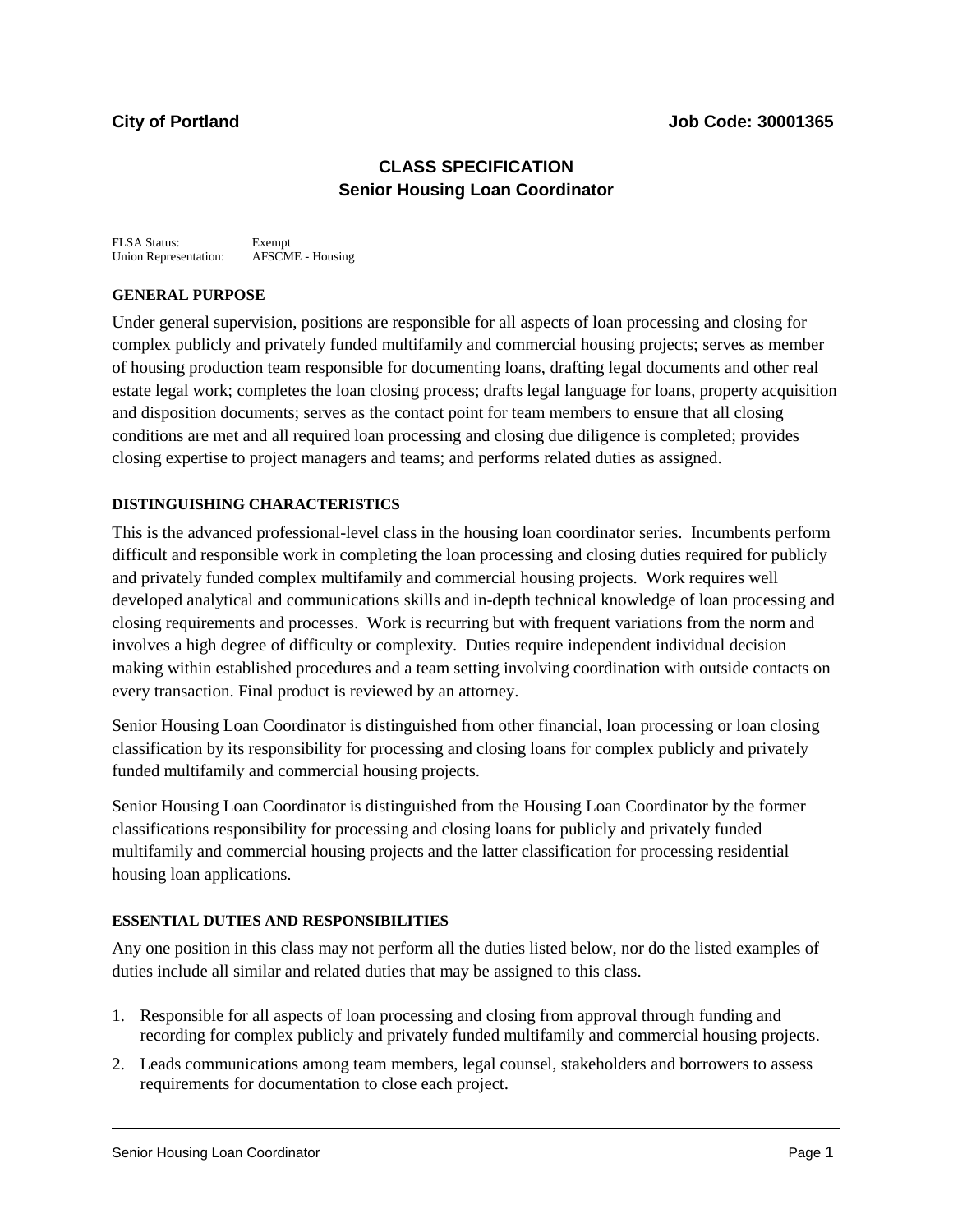- 3. Prepares escrow instructions, loan and acquisition/disposition documents, and authorizes the funding and recording of all legal documentation.
- 4. Prepares reservation, commitment, term sheets and funding set-aside documentation.
- 5. Prepares, files, and records documents required by the State Uniform Commercial Code (UCC).
- 6. Ensures accuracy of settlement statement and that it balances; determines amount of funding to be sent to escrow for closing and amount to be held back in construction holdback account.
- 7. Coordinates the efficient execution of closing with other lenders, escrow, developers, borrowers, governmental agencies, and outside and internal stakeholders.
- 8. Manages daily task of collecting information, maintaining all finance and construction file documents and records; determines next steps, timelines, and who is responsible for completion of each task.
- 9. Administers the removal of title exceptions.
- 10. Directs the loan set-up and funding process.
- 11. Performs data entry and recording of loan information in the loan tracking system; ensures integrity of the data, as applicable to the processing/closing functions, by updating the information as it changes.
- 12. Participates in self-management of team as a core member of the production team helping to ensure overall production and customer service goals are met; actively participates in decision making, setting of team goals, project assignment recommendations and resource allocation recommendations.
- 13. Participates in formation or revision of Financial Products Guidelines to better meet established City policies, production goals and stakeholder benefit requirements.
- 14. Manages the loan close-out process; documents and closes loan restructures, modifications, and workouts; assigns archiving documentation and other support functions to administrative support staff. .
- 15. Coordinates the scanning of final closing documentation and directs document availability to appropriate organizational work units both internal and external to bureau.
- 16. Drafts changes to legal documents to reflect unique terms and conditions; ensures the integrity of final negotiated documents.
- 17. Conducts document distribution and communicates and manages problems or issues that arise during the closing process.
- 18. Participates in the continuous evaluation and improvement of the loan program and delivery systems guidelines, design, procedures, and implementation to increase efficiency, improve stakeholder benefits and meet risk management requirements.
- 19. Assesses the effectiveness of communication tools, helps evaluate the compatibility of work unit products with community and stakeholder needs, and assists in developing relationships with community agencies.

## **OTHER DUTIES**

1. Obtains Oregon entity validation from the State Corporation Division; prepares and/ or reviews corporate resolutions.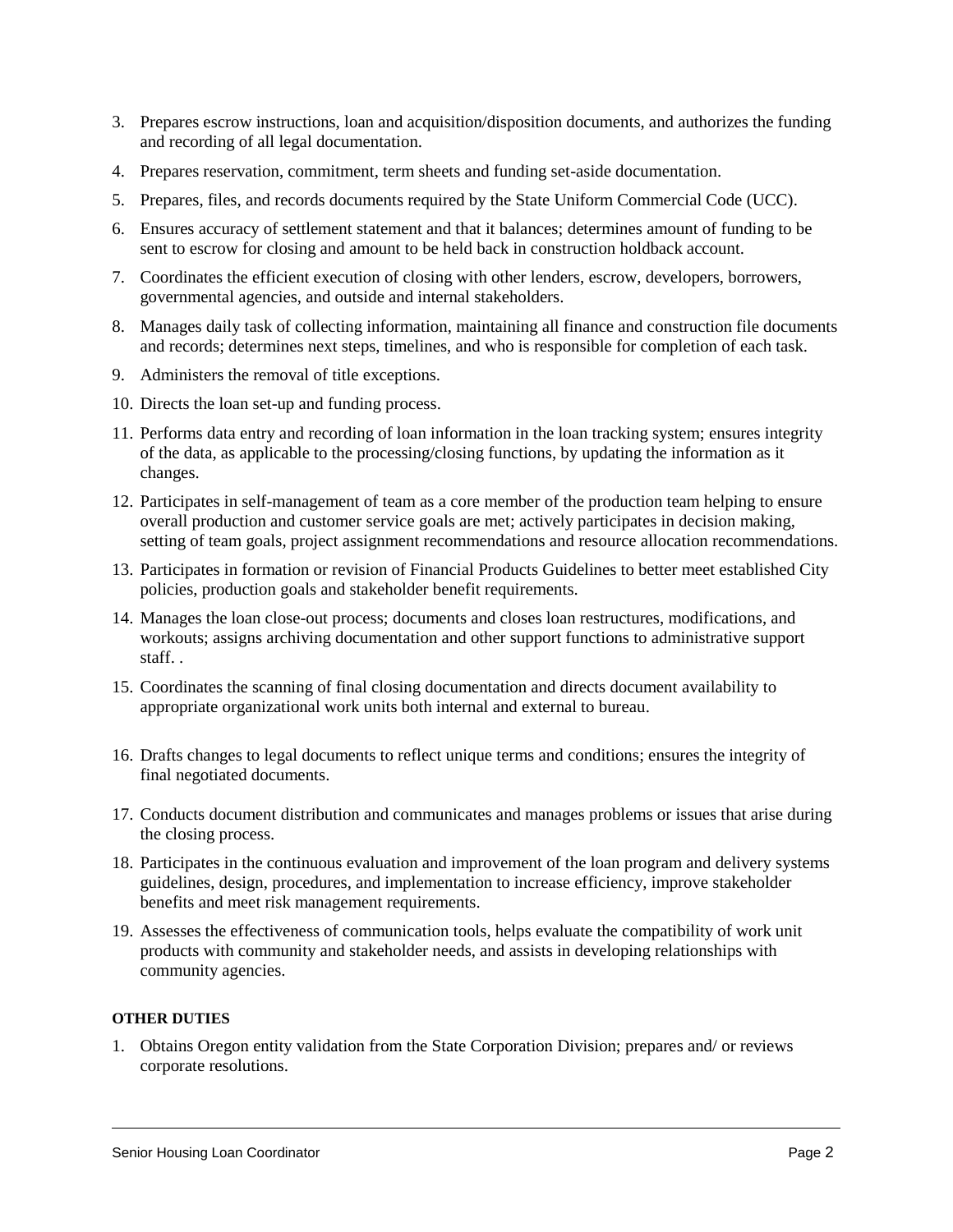2. Assists the construction coordination staff by preparing Construction Completion Certificates, checking to ensure contractors are licensed, and obtaining insurance certificates from contractors and borrowers.

#### **MINIMUM QUALIFICATIONS**

#### **Knowledge of:**

- 1. Real estate law, finance and principles and practices applicable to real estate transactions, including acquisition and disposition of real estate and title issues.
- 2. Bond and tax credit transactions and principles and practices for customized legal document preparation.
- 3. Basic principles and practices of project planning and management.
- 4. Federal, state and local laws, regulations and court decisions applicable to assigned areas of responsibility.
- 5. Principles and practices of sound business communication.
- 6. Uses and operations of computers and standard business software as well as document scanning software.

#### **Ability to:**

- 1. Analyze and identify work related problems or issues, evaluate alternatives and reach sound, logical, fact-based conclusions and recommendations.
- 2. Collect, evaluate and interpret appropriate and applicable data and documents.
- 3. Coordinate loan processing and closing activities with multiple stakeholders and within work team; develop and manage effective information flow to and from team members and internal/external stakeholders.
- 4. Work collaboratively within a self-managed work team sharing responsibility for team performance, decision making and continuing team growth.
- 5. Communicate detailed and technical information clearly and accurately in writing, by phone and in person.
- 6. Apply sound, creative problem solving techniques to resolve difficult work related issues and problems.
- 7. Understand, interpret, explain and apply laws, regulations, ordinances and policies applicable to assigned loan processing and closing.
- 8. Prepare clear, concise and comprehensive reports, correspondence and other documents appropriate to the audience.
- 9. Communicate effectively orally and in writing to both internal and external program stakeholders.